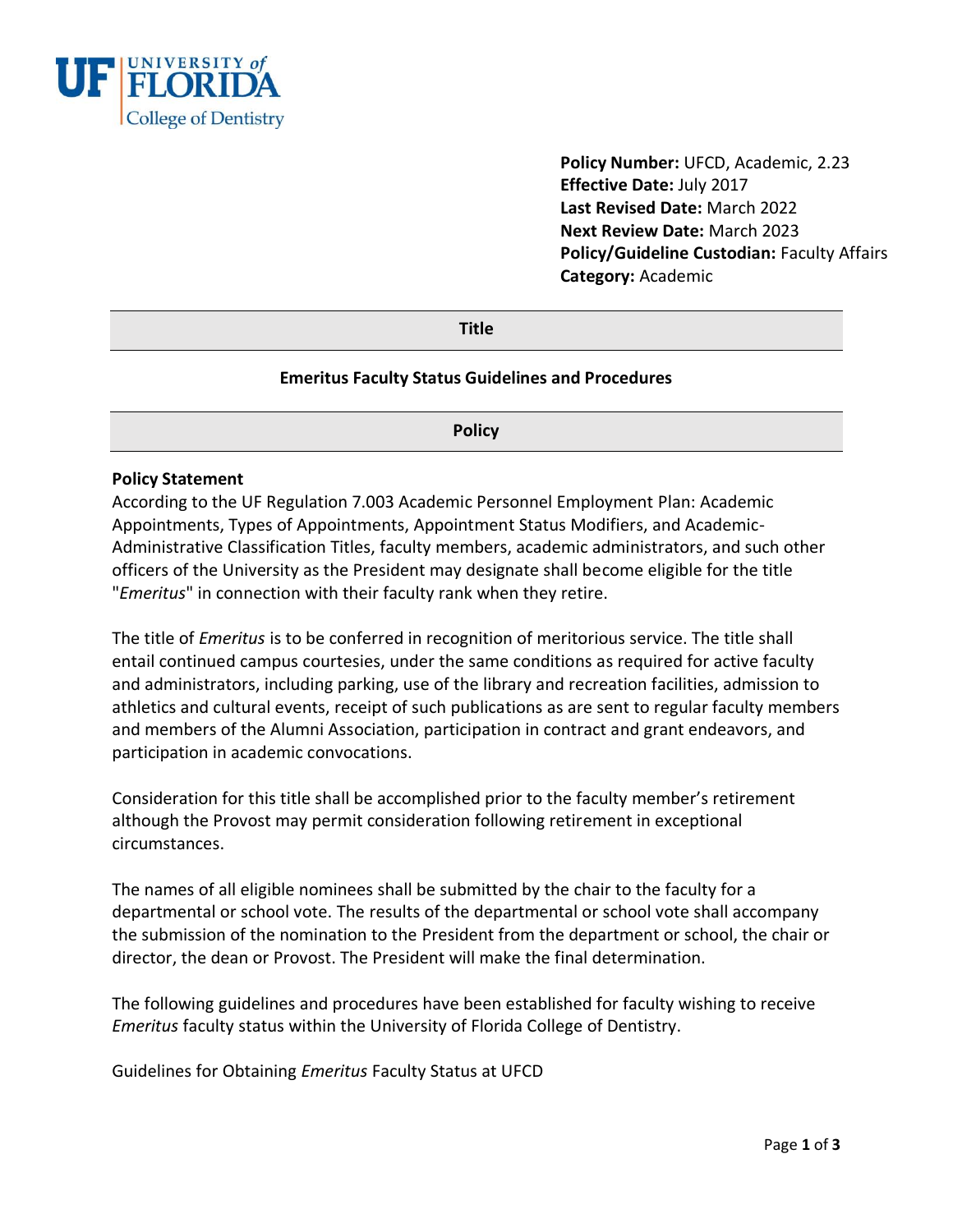

- Professor and above is highly encouraged. Associate Professor rank is required.
- Minimum of 10 years of service at the University of Florida.
- Sustained service to the department, college, university and national/international organizations where applicable.
- Sustained national and international recognition based on the faculty's assigned track as assessed in the comprehensive CV and external letters of evaluation (if applicable).
- Favorable departmental vote (2/3) preferred.

Procedures for Obtaining *Emeritus* Faculty Status at UFCD

- Nomination for *Emeritus* status should be made to the department chair. The nomination must be accompanied by the nominee's comprehensive CV.
- In order to additionally demonstrate sustained service, external (tenured or tenure track-faculty) or internal (non-tenured or non-tenure track faculty) letters of evaluation may be solicited by the department chair in consultation with the nominee, whereby the focus of the letters of evaluation should be on the college, university, national and/or international recognition of the nominee (where applicable).
- Following review of the comprehensive CV and external letters of evaluation (if solicited), all regular full-time faculty in the department (tenured and non-tenured faculty including clinical/research/scientist modifier and Assistant In or Associate In titles are eligible to participate in a departmental vote for *emeritus* faculty status.
- Following a departmental vote, the department chair will submit the nominee's comprehensive CV, external letters of evaluation and a chair's letter to the College's P&T Advisory Committee.
- Following review of the comprehensive CV, letters of evaluation (if solicited), departmental vote and chair's letter, the College's P&T Advisory Committee will participate in a vote for *emeritus* faculty status.
- Following the P&T Advisory Committee's vote, the Office of Faculty Affairs will forward all documentation to the Dean for review.
- If the Dean concurs with the request, the request will be forwarded to the Sr. Vice President for Health Affairs followed by the Provost and University President for approval.
- As mentioned above, according to the UF regulation, "the President will make the final determination and notify the Office of Academic Affairs."
- Nominated faculty will be notified by UFCD Office of Faculty Affairs of *emeritus* status determination.

**References**

[UF Regulation 7.003](https://regulations.ufl.edu/wp-content/uploads/2012/09/7003.2016final4-8-16.pdf)